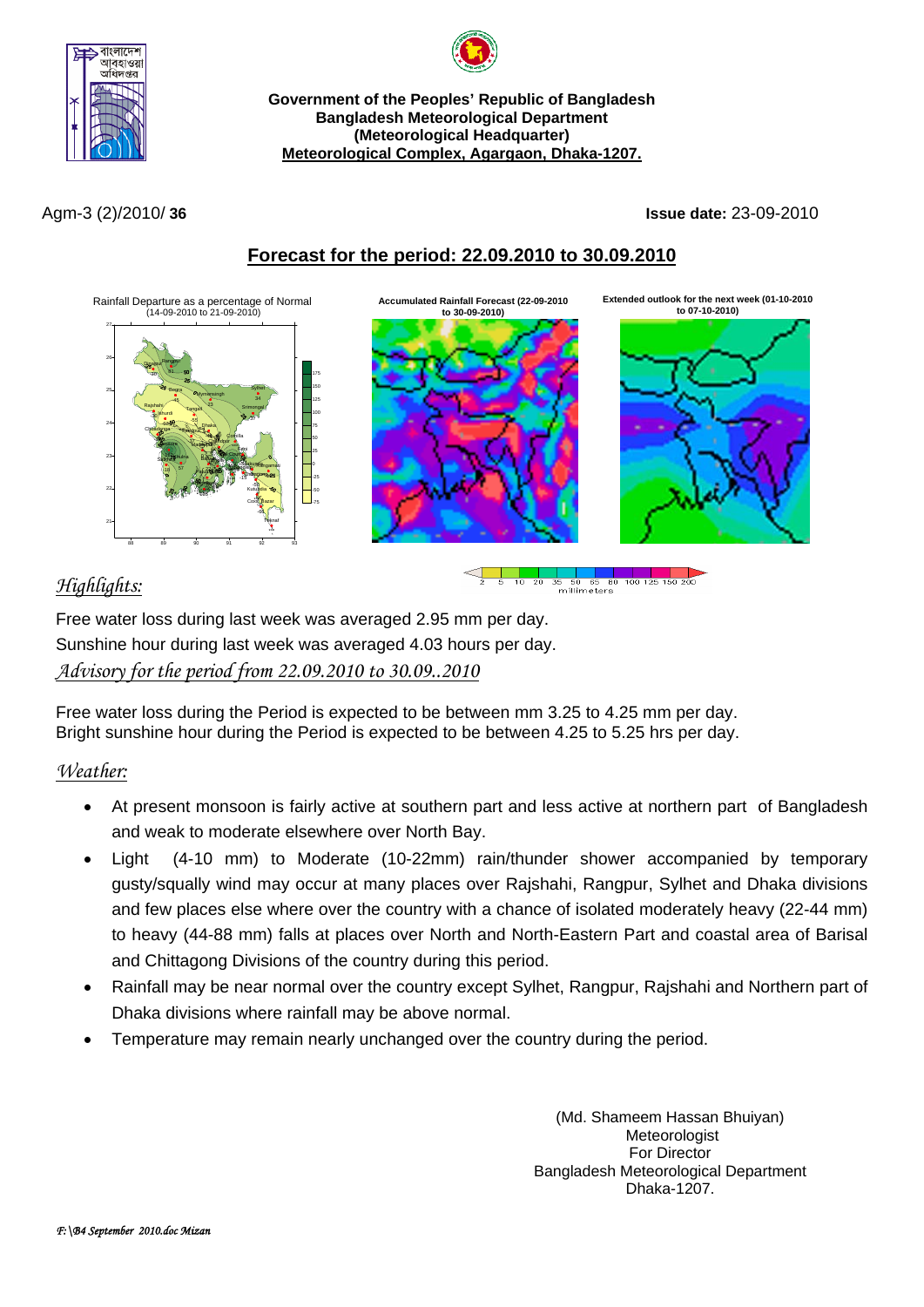### **Bengali Version**

## **Forecast for the period: 22.09.2010 to 30.09.2010**



c**Öb** ̂ekó¨ mgnt-

MZ mßv‡n ev®úxfe‡bi ˆ`wbK Mo 2.95 wgtwgt wQj| MZ mßutn mh@KiY Kutji %bK Mb 4.03 N·Uv wQj

## **ceffunt- 22-09-2010 Lt t\_#K 30-09-2010 Lt ch@** $\neq$

G mg‡q ev®úxfe‡bi  $\degree$  wh K Nb gwb 3.25 wgtwgt  $\pm$ ‡K 4.25 wgtwgt  $\pm$ W<sub>t</sub>Z cv‡i G mgtq mhikiyKvtji  $\degree$  wk Nb gvb 4.25 NbVt\_tK 5.25 NbV \_vKtZ cvti

## **AvenvIqvt-**

- eZ@ytb evsjyt`#ki †gŠmaxevq~cÖvn evsjyt`#ki `v¶Yvs#k ‡gyUvgyW myuq Ges DËivs†k Kg myuq Ges e‡½xcmlWtii Ab¨Î `e®†\_‡K gvSuixai‡Yi mwq i‡q‡Q|
- G mßytn ivRkvnx iscyi, wntjU I XvKv wefytMi A‡bK <sup>−</sup>'ytb Ges †`#ki Ab¨Î wKQz wKQz <sup>−</sup>'ytb `gKv A\_ev S‡ov nvIgym nvjKv (4-10 wgtwgt) †\_#K gySvix (10-22 wgtwgt) ai#Yi ewó/eRªewó n#Z cyti| †mB md\_ †`#ki DËi, DËi ceŴj I `v¶YvÂtji `@K ~\th wew¶ßfvte gvSvix aitYi fvix (22-44 wgtwgt) †\_‡K fvix (44-88 wgtwgt) el **Wi m¤ebvitatQ**
- $\bullet$  Gmg‡q watjU, iscy, ivRkvnx Ges XvKv wefytMi DËivsk e ZxZ maiv † ‡k cÖq  $\bar{\bullet}$ vfweK eyócvZ Ges H mKj  $\bar{\bullet}$ ytb <sup>-</sup> Vfwe‡Ki †P‡q †ewk ewicvZ nIqvi m¤¢ebv i‡q‡Q|
- G mßutn iuZ Ges with zucgu troch Acwiezn@ \_wktZ cutil

(tgvt kvgxg mmb fBqv) **Avenvil que** cwiPwitKi ct¶ evsju<sup>t</sup> k AvenuI gv Aua`ßi, XvKv-1207|